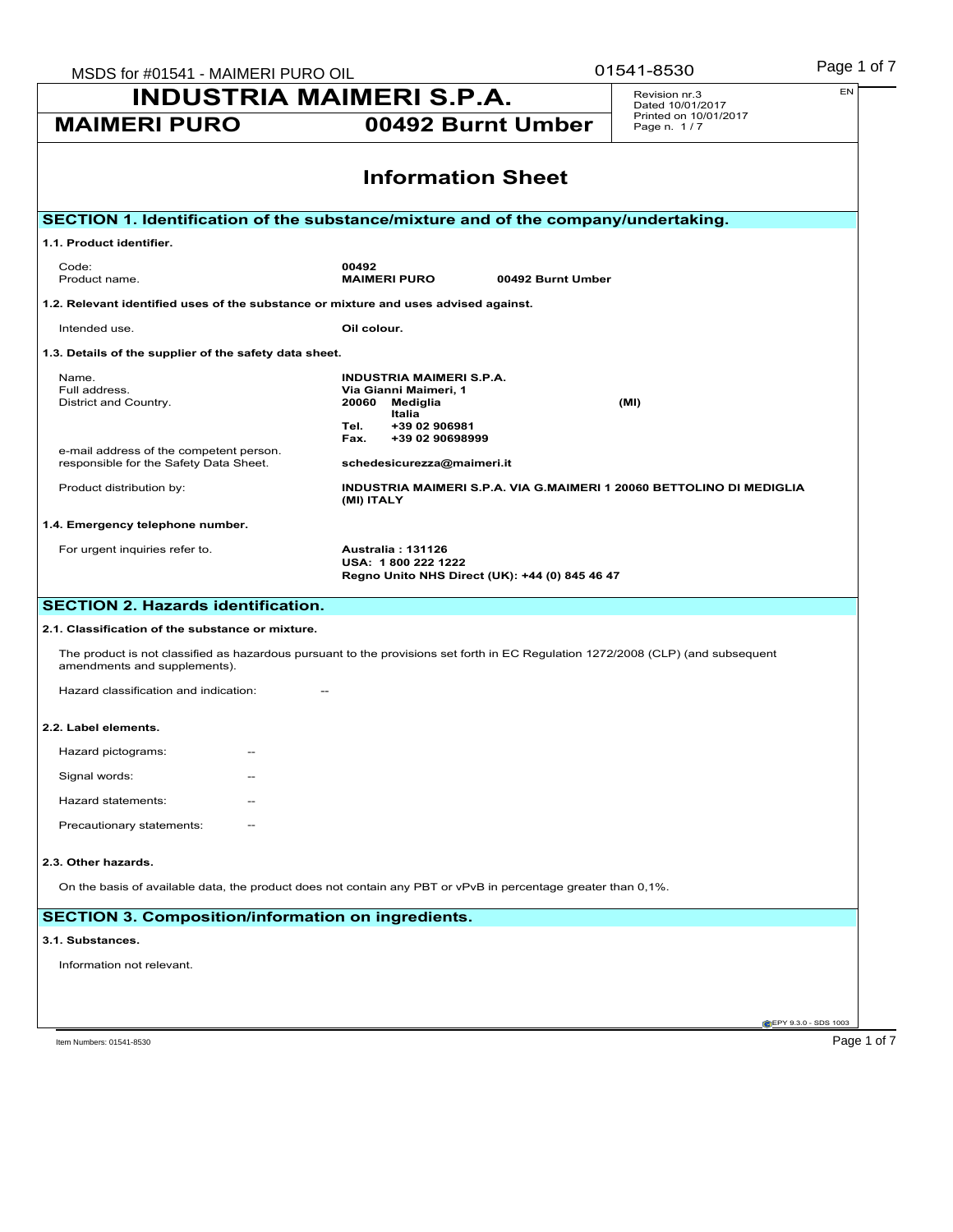# **INDUSTRIA MAIMERI S.P.A.**

**MAIMERI PURO 00492 Burnt Umber**

Revision nr.3 Dated 10/01/2017 Printed on 10/01/2017 Page n. 2 / 7

**SECTION 3. Composition/information on ingredients.** ... / >>

### **3.2. Mixtures.**

The product does not contain substances classified as being hazardous to human health or the environment pursuant to the provisions Regulation (EU) 1272/2008 (CLP) (and subsequent amendments and supplements) in such quantities as to require the statement.

# **SECTION 4. First aid measures.**

### **4.1. Description of first aid measures.**

Not specifically necessary. Observance of good industrial hygiene is recommended.

- **4.2. Most important symptoms and effects, both acute and delayed.**
- No episodes of damage to health ascribable to the product have been reported.
- **4.3. Indication of any immediate medical attention and special treatment needed.** Information not available.

# **SECTION 5. Firefighting measures.**

### **5.1. Extinguishing media.**

SUITABLE EXTINGUISHING EQUIPMENT The extinguishing equipment should be of the conventional kind: carbon dioxide, foam, powder and water spray. UNSUITABLE EXTINGUISHING EQUIPMENT None in particular.

**5.2. Special hazards arising from the substance or mixture.** HAZARDS CAUSED BY EXPOSURE IN THE EVENT OF FIRE

Do not breathe combustion products.

### **5.3. Advice for firefighters.**

GENERAL INFORMATION Use jets of water to cool the containers to prevent product decomposition and the development of substances potentially hazardous for health. Always wear full fire prevention gear. Collect extinguishing water to prevent it from draining into the sewer system. Dispose of contaminated water used for extinction and the remains of the fire according to applicable regulations.

SPECIAL PROTECTIVE EQUIPMENT FOR FIRE-FIGHTERS

Normal fire fighting clothing i.e. fire kit (BS EN 469), gloves (BS EN 659) and boots (HO specification A29 and A30) in combination with self-contained open circuit positive pressure compressed air breathing apparatus (BS EN 137).

## **SECTION 6. Accidental release measures.**

### **6.1. Personal precautions, protective equipment and emergency procedures.**

Block the leakage if there is no hazard.

Wear suitable protective equipment (including personal protective equipment referred to under Section 8 of the safety data sheet) to prevent any contamination of skin, eyes and personal clothing. These indications apply for both processing staff and those involved in emergency procedures.

### **6.2. Environmental precautions.**

The product must not penetrate into the sewer system or come into contact with surface water or ground water.

### **6.3. Methods and material for containment and cleaning up.**

Collect the leaked product into a suitable container. If the product is flammable, use explosion-proof equipment. Evaluate the compatibility of the container to be used, by checking section 10. Absorb the remainder with inert absorbent material. Make sure the leakage site is well aired. Contaminated material should be disposed of in compliance with the provisions set forth in point 13.

### **6.4. Reference to other sections.**

Any information on personal protection and disposal is given in sections 8 and 13.

**E**PY 9.3.0 - SDS 1003

Item Numbers: 01541-8530  $\sim$  Page 2 of 7  $\sim$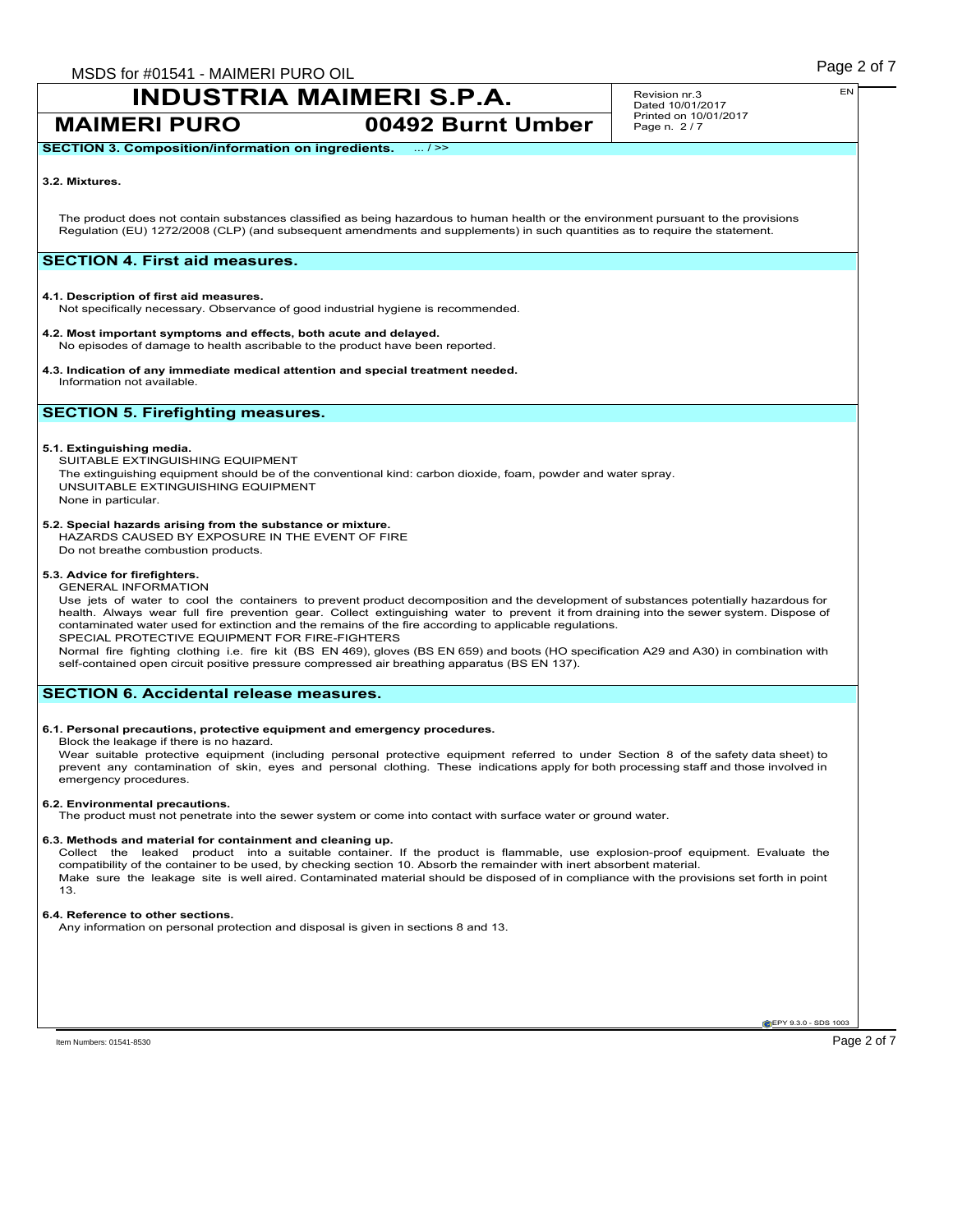MSDS for #01541 - MAIMERI PURO OIL **All and the Contract of Table 10 and Table 2** and Table 2 of 7

# **INDUSTRIA MAIMERI S.P.A.**

# **MAIMERI PURO 00492 Burnt Umber**

Revision nr.3 Dated 10/01/2017 Printed on 10/01/2017 Page n. 3 / 7

# **SECTION 7. Handling and storage.**

### **7.1. Precautions for safe handling.**

Before handling the product, consult all the other sections of this material safety data sheet. Avoid leakage of the product into the environment. Do not eat, drink or smoke during use.

**7.2. Conditions for safe storage, including any incompatibilities.** Keep the product in clearly labelled containers. Keep containers away from any incompatible materials, see section 10 for details.

### **7.3. Specific end use(s).**

Information not available.

## **SECTION 8. Exposure controls/personal protection.**

### **8.1. Control parameters.**

Information not available.

### **8.2. Exposure controls.**

Comply with the safety measures usually applied when handling chemical substances. HAND PROTECTION None required. SKIN PROTECTION None required. EYE PROTECTION None required. RESPIRATORY PROTECTION None required, unless indicated otherwise in the chemical risk assessment. ENVIRONMENTAL EXPOSURE CONTROLS. The emissions generated by manufacturing processes, including those generated by ventilation equipment, should be checked to ensure compliance with environmental standards.

# **SECTION 9. Physical and chemical properties.**

| Appearance                             |        | paste                               |
|----------------------------------------|--------|-------------------------------------|
| Colour                                 |        | <b>DEEP BROWN</b>                   |
| Odour                                  |        | OIL                                 |
| Odour threshold.                       |        | Not available.                      |
| pH.                                    |        |                                     |
| Melting point / freezing point.        |        | Not available.                      |
| Initial boiling point.                 |        | Not available.                      |
| Boiling range.                         |        | Not available.                      |
| Flash point.                           | $\geq$ | $^{\circ}C$ .<br>60                 |
| <b>Evaporation Rate</b>                |        | Not available.                      |
| Flammability of solids and gases       |        | Not available.                      |
| Lower inflammability limit.            |        | Not available.                      |
| Upper inflammability limit.            |        | Not available.                      |
| Lower explosive limit.                 |        | Not available.                      |
| Upper explosive limit.                 |        | Not available.                      |
| Vapour pressure.                       |        | Not available.                      |
| Vapour density                         |        | Not available.                      |
| Relative density.                      |        | 0.2                                 |
| Solubility                             |        | INSOLUBLE, DILUTE WITH WHITE SPIRIT |
| Partition coefficient: n-octanol/water |        | Not available.                      |
| Auto-ignition temperature.             |        | Not available.                      |
| Decomposition temperature.             |        | Not available.                      |
| Viscosity                              |        | Not available.                      |
| Explosive properties                   |        | Not available.                      |
| Oxidising properties                   |        | Not available.                      |
| 9.2. Other information.                |        |                                     |
| Total solids (250°C / 482°F)           |        | 99.98 %                             |

**CEPY 9.3.0 - SDS 1003** 

 $\Gamma$ ltem Numbers: 01541-8530  $\sim$   $\Gamma$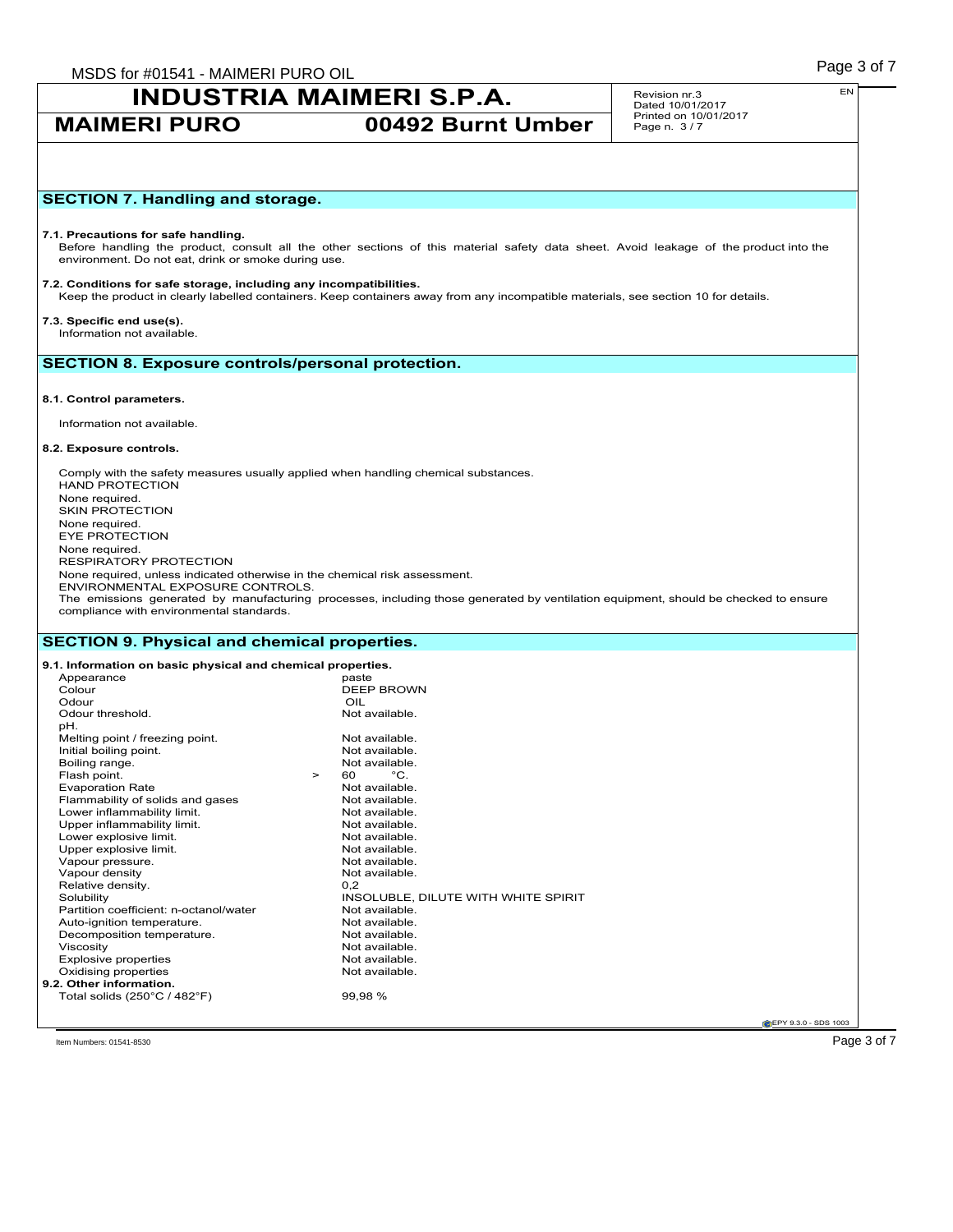| <b>INDUSTRIA MAIMERI S.P.A.</b>                                                                                     |                 |                                                                                                                                        | Revision nr.3<br>Dated 10/01/2017    | EN                   |
|---------------------------------------------------------------------------------------------------------------------|-----------------|----------------------------------------------------------------------------------------------------------------------------------------|--------------------------------------|----------------------|
| <b>MAIMERI PURO</b>                                                                                                 |                 | 00492 Burnt Umber                                                                                                                      | Printed on 10/01/2017<br>Page n. 4/7 |                      |
| <b>SECTION 9. Physical and chemical properties.</b>                                                                 | $\dots/$ >>     |                                                                                                                                        |                                      |                      |
| VOC (Directive 2010/75/EC) :                                                                                        | $0.02\% - 0.33$ | g/litre.                                                                                                                               |                                      |                      |
| VOC (volatile carbon) :                                                                                             | $0.02\% - 0.28$ | g/litre.                                                                                                                               |                                      |                      |
| <b>SECTION 10. Stability and reactivity.</b>                                                                        |                 |                                                                                                                                        |                                      |                      |
| 10.1. Reactivity.                                                                                                   |                 |                                                                                                                                        |                                      |                      |
| There are no particular risks of reaction with other substances in normal conditions of use.                        |                 |                                                                                                                                        |                                      |                      |
| 10.2. Chemical stability.                                                                                           |                 |                                                                                                                                        |                                      |                      |
| The product is stable in normal conditions of use and storage.                                                      |                 |                                                                                                                                        |                                      |                      |
| 10.3. Possibility of hazardous reactions.                                                                           |                 |                                                                                                                                        |                                      |                      |
| No hazardous reactions are foreseeable in normal conditions of use and storage.                                     |                 |                                                                                                                                        |                                      |                      |
| 10.4. Conditions to avoid.                                                                                          |                 |                                                                                                                                        |                                      |                      |
| None in particular. However the usual precautions used for chemical products should be respected.                   |                 |                                                                                                                                        |                                      |                      |
| 10.5. Incompatible materials.<br>Information not available.                                                         |                 |                                                                                                                                        |                                      |                      |
| 10.6. Hazardous decomposition products.<br>Information not available.                                               |                 |                                                                                                                                        |                                      |                      |
| <b>SECTION 11. Toxicological information.</b>                                                                       |                 |                                                                                                                                        |                                      |                      |
| 11.1. Information on toxicological effects.                                                                         |                 |                                                                                                                                        |                                      |                      |
| ACUTE TOXICITY.                                                                                                     |                 |                                                                                                                                        |                                      |                      |
| LC50 (Inhalation - vapours) of the mixture:                                                                         |                 | Not classified (no significant component).                                                                                             |                                      |                      |
| LC50 (Inhalation - mists / powders) of the mixture:<br>LD50 (Oral) of the mixture:<br>LD50 (Dermal) of the mixture: |                 | Not classified (no significant component).<br>Not classified (no significant component).<br>Not classified (no significant component). |                                      |                      |
| SKIN CORROSION / IRRITATION.<br>Does not meet the classification criteria for this hazard class.                    |                 |                                                                                                                                        |                                      |                      |
| SERIOUS EYE DAMAGE / IRRITATION.<br>Does not meet the classification criteria for this hazard class.                |                 |                                                                                                                                        |                                      |                      |
| RESPIRATORY OR SKIN SENSITISATION.<br>Does not meet the classification criteria for this hazard class.              |                 |                                                                                                                                        |                                      |                      |
| GERM CELL MUTAGENICITY.<br>Does not meet the classification criteria for this hazard class.                         |                 |                                                                                                                                        |                                      |                      |
| CARCINOGENICITY.<br>Does not meet the classification criteria for this hazard class.                                |                 |                                                                                                                                        |                                      |                      |
| REPRODUCTIVE TOXICITY.<br>Does not meet the classification criteria for this hazard class.                          |                 |                                                                                                                                        |                                      |                      |
| STOT - SINGLE EXPOSURE.<br>Does not meet the classification criteria for this hazard class.                         |                 |                                                                                                                                        |                                      |                      |
| STOT - REPEATED EXPOSURE.<br>Does not meet the classification criteria for this hazard class.                       |                 |                                                                                                                                        |                                      |                      |
| ASPIRATION HAZARD.<br>Does not meet the classification criteria for this hazard class.                              |                 |                                                                                                                                        |                                      |                      |
|                                                                                                                     |                 |                                                                                                                                        |                                      | EPY 9.3.0 - SDS 1003 |
|                                                                                                                     |                 |                                                                                                                                        |                                      |                      |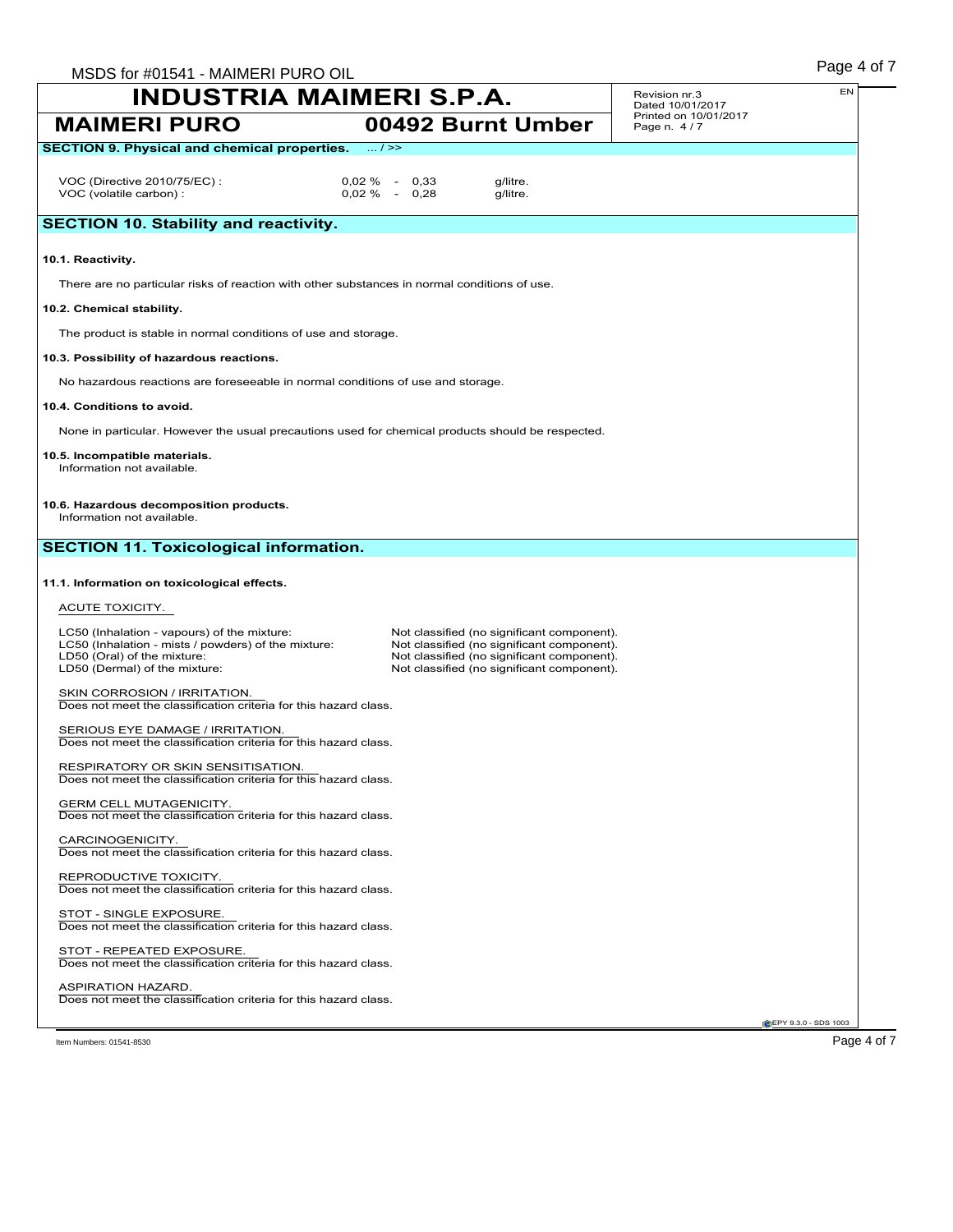# **INDUSTRIA MAIMERI S.P.A.**

# **MAIMERI PURO 00492 Burnt Umber**

Revision nr.3 Dated 10/01/2017 Printed on 10/01/2017 Page n. 5 / 7

## **SECTION 12. Ecological information.**

Use this product according to good working practices. Avoid littering. Inform the competent authorities, should the product reach waterways or contaminate soil or vegetation.

**12.1. Toxicity.** Information not available.

#### **12.2. Persistence and degradability.** Information not available.

**12.3. Bioaccumulative potential.** Information not available.

**12.4. Mobility in soil.** Information not available.

### **12.5. Results of PBT and vPvB assessment.**

On the basis of available data, the product does not contain any PBT or vPvB in percentage greater than 0,1%.

### **12.6. Other adverse effects.**

Information not available.

### **SECTION 13. Disposal considerations.**

### **13.1. Waste treatment methods.**

Reuse, when possible. Neat product residues should be considered special non-hazardous waste. Disposal must be performed through an authorised waste management firm, in compliance with national and local regulations. CONTAMINATED PACKAGING Contaminated packaging must be recovered or disposed of in compliance with national waste management regulations.

# **SECTION 14. Transport information.**

The product is not dangerous under current provisions of the Code of International Carriage of Dangerous Goods by Road (ADR) and by Rail (RID), of the International Maritime Dangerous Goods Code (IMDG), and of the International Air Transport Association (IATA) regulations.

### **14.1. UN number.**

Not applicable.

### **14.2. UN proper shipping name.**

Not applicable.

### **14.3. Transport hazard class(es).**

Not applicable.

# **14.4. Packing group.**

Not applicable.

### **14.5. Environmental hazards.**

Not applicable.

### **14.6. Special precautions for user.**

Not applicable.

**CEPY 9.3.0 - SDS 1003**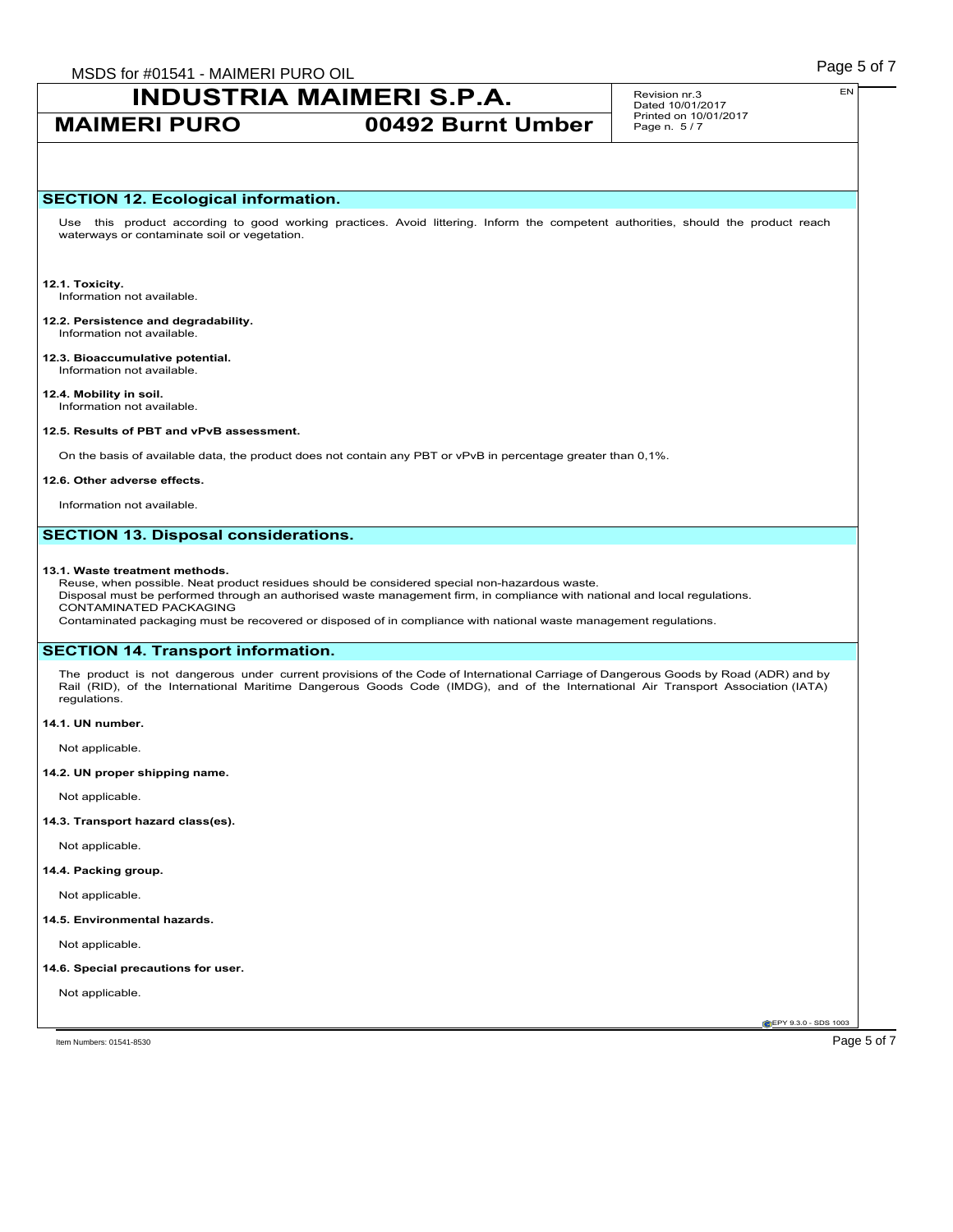|                                                                                                                                                                 | <b>INDUSTRIA MAIMERI S.P.A.</b>                                                                                 | EN<br>Revision nr.3<br>Dated 10/01/2017 |
|-----------------------------------------------------------------------------------------------------------------------------------------------------------------|-----------------------------------------------------------------------------------------------------------------|-----------------------------------------|
| <b>MAIMERI PURO</b>                                                                                                                                             | 00492 Burnt Umber                                                                                               | Printed on 10/01/2017<br>Page n. 6/7    |
| <b>SECTION 14. Transport information.</b><br>$\dots/$ >>                                                                                                        |                                                                                                                 |                                         |
| 14.7. Transport in bulk according to Annex II of Marpol and the IBC Code.                                                                                       |                                                                                                                 |                                         |
| Information not relevant.                                                                                                                                       |                                                                                                                 |                                         |
| <b>SECTION 15. Regulatory information.</b>                                                                                                                      |                                                                                                                 |                                         |
|                                                                                                                                                                 |                                                                                                                 |                                         |
|                                                                                                                                                                 | 15.1. Safety, health and environmental regulations/legislation specific for the substance or mixture.           |                                         |
| Seveso Category - Directive 2012/18/EC:                                                                                                                         | None.                                                                                                           |                                         |
| None.                                                                                                                                                           | Restrictions relating to the product or contained substances pursuant to Annex XVII to EC Regulation 1907/2006. |                                         |
|                                                                                                                                                                 |                                                                                                                 |                                         |
| Substances in Candidate List (Art. 59 REACH).                                                                                                                   | On the basis of available data, the product does not contain any SVHC in percentage greater than 0,1%.          |                                         |
| Substances subject to authorisarion (Annex XIV REACH).                                                                                                          |                                                                                                                 |                                         |
| None.                                                                                                                                                           |                                                                                                                 |                                         |
| Substances subject to exportation reporting pursuant to (EC) Reg. 649/2012:<br>None.                                                                            |                                                                                                                 |                                         |
| Substances subject to the Rotterdam Convention:                                                                                                                 |                                                                                                                 |                                         |
| None.                                                                                                                                                           |                                                                                                                 |                                         |
| Substances subject to the Stockholm Convention:<br>None.                                                                                                        |                                                                                                                 |                                         |
| Healthcare controls.                                                                                                                                            |                                                                                                                 |                                         |
| Information not available.                                                                                                                                      |                                                                                                                 |                                         |
|                                                                                                                                                                 |                                                                                                                 |                                         |
| 15.2. Chemical safety assessment.                                                                                                                               |                                                                                                                 |                                         |
|                                                                                                                                                                 | No chemical safety assessment has been processed for the mixture and the substances it contains.                |                                         |
| <b>SECTION 16. Other information.</b>                                                                                                                           |                                                                                                                 |                                         |
|                                                                                                                                                                 |                                                                                                                 |                                         |
| LEGEND:                                                                                                                                                         |                                                                                                                 |                                         |
| - ADR: European Agreement concerning the carriage of Dangerous goods by Road<br>- CAS NUMBER: Chemical Abstract Service Number                                  |                                                                                                                 |                                         |
| - CE50: Effective concentration (required to induce a 50% effect)                                                                                               |                                                                                                                 |                                         |
| - CE NUMBER: Identifier in ESIS (European archive of existing substances)<br>- CLP: EC Regulation 1272/2008                                                     |                                                                                                                 |                                         |
| - DNEL: Derived No Effect Level                                                                                                                                 |                                                                                                                 |                                         |
| - EmS: Emergency Schedule                                                                                                                                       |                                                                                                                 |                                         |
| - GHS: Globally Harmonized System of classification and labeling of chemicals<br>- IATA DGR: International Air Transport Association Dangerous Goods Regulation |                                                                                                                 |                                         |
| - IC50: Immobilization Concentration 50%                                                                                                                        |                                                                                                                 |                                         |
| - IMDG: International Maritime Code for dangerous goods                                                                                                         |                                                                                                                 |                                         |
| - IMO: International Maritime Organization<br>- INDEX NUMBER: Identifier in Annex VI of CLP                                                                     |                                                                                                                 |                                         |
| - LC50: Lethal Concentration 50%                                                                                                                                |                                                                                                                 |                                         |
| - LD50: Lethal dose 50%                                                                                                                                         |                                                                                                                 |                                         |
| - OEL: Occupational Exposure Level                                                                                                                              |                                                                                                                 |                                         |
| - PBT: Persistent bioaccumulative and toxic as REACH Regulation<br>- PEC: Predicted environmental Concentration                                                 |                                                                                                                 |                                         |
| - PEL: Predicted exposure level                                                                                                                                 |                                                                                                                 |                                         |
| - PNEC: Predicted no effect concentration                                                                                                                       |                                                                                                                 |                                         |
| - REACH: EC Regulation 1907/2006                                                                                                                                |                                                                                                                 |                                         |
| - RID: Regulation concerning the international transport of dangerous goods by train<br>- TLV: Threshold Limit Value                                            |                                                                                                                 |                                         |
|                                                                                                                                                                 |                                                                                                                 | CEPY 9.3.0 - SDS 1003                   |